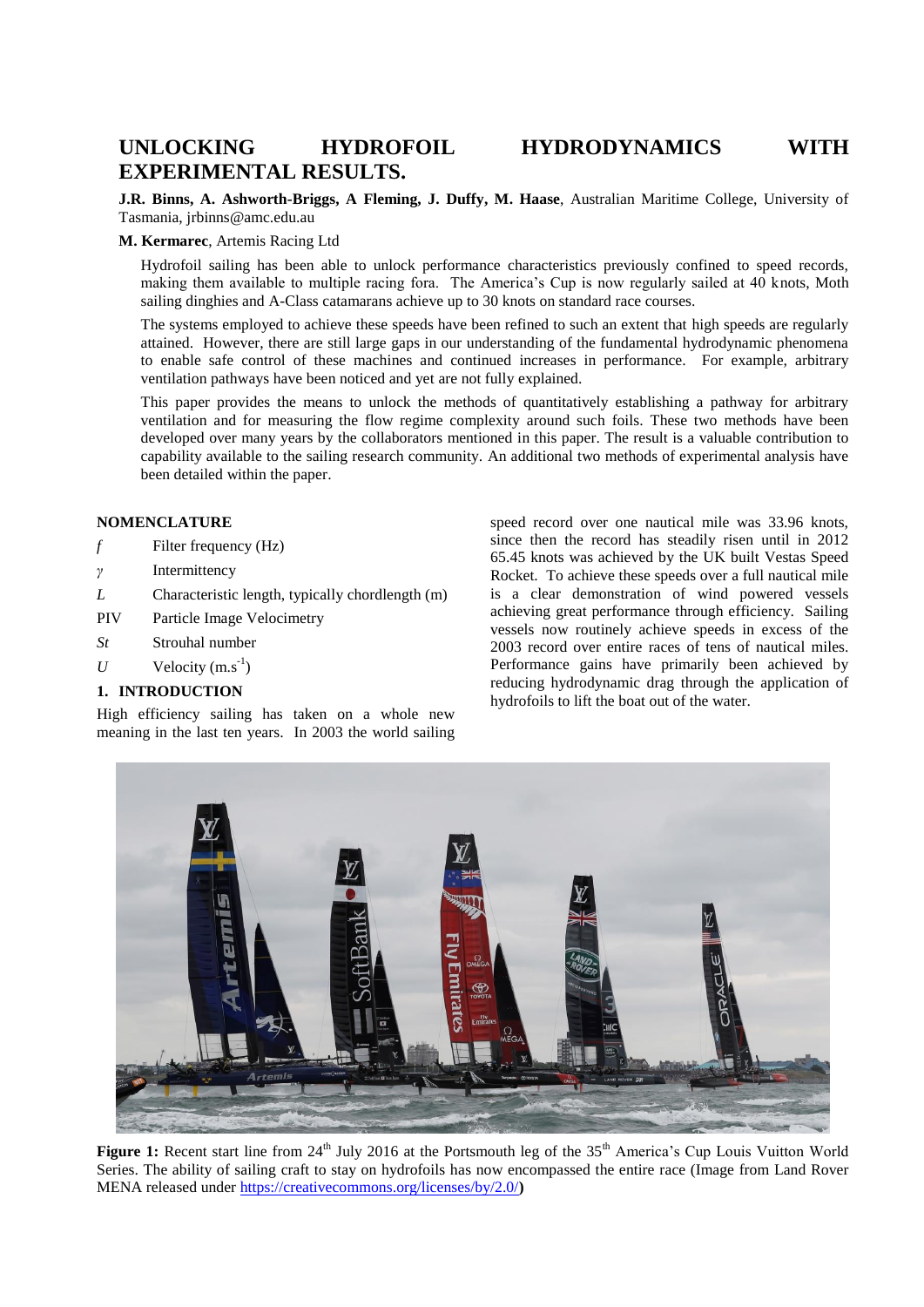

<span id="page-1-0"></span>Figure 2: Image from the 34<sup>th</sup> America's Cup. The leeward foil piecing the free surface can be clearly seen.<br>(Image from Tom Purves released under (Image from Tom Purves released under [https://creativecommons.org/licenses/by/2.0/\)](https://creativecommons.org/licenses/by/2.0/)

Hydrofoiling has become common place in the Moth dinghy class, in the America's Cup and in many other sailing classes. As can be seen from the start line assembled in [Figure 1,](#page-0-0) foiling throughout an entire race can certainly be expected from the 2017 edition of the America's Cup. The foils employed will operate in highly loaded scenarios close to the free surface. [Figure](#page-1-0)  [2](#page-1-0) clearly shows that the "L-foils" employed are designed to come in close proximity to the free surface due to the potential to further decrease drag. The complexity of the hydrodynamics in this mode of sailing brings in physical phenomena not yet encountered in sailing yacht research, such as cavitation, unsteady loads, transitional flow and vortex/free-surface interaction.

Sailing yacht hydrodynamic research has been dominated by large experimental programs in controlled facilities focussed on producing forces and moments required to reliably predict forward boat speed through velocity prediction programs [\[1-5\]](#page-4-0). These studies have inevitably spent considerable time and effort on understanding how those forces scaled [\[4,](#page-4-1) [6-10\]](#page-4-2).

Hydrofoil research has been conducted over many years (see for example [\[11\]](#page-5-0)), resulting in a good ability to characterise the flow over a range of hydrofoil shapes. Indeed research into sailing hydrofoils predates the  $34<sup>th</sup>$ America's Cup [\[12,](#page-5-1) [13\]](#page-5-2). As with the numerous studies listed above, the hydrofoil studies have concentrated on accurately predicting the total forces in steady conditions. These forces are certainly required to get boats foiling, however, the stakes are lifted considerably when racing is considered. If the aim is to not only foil but to foil better than the opposition, a whole new level of understanding is required. It is fair to say from anecdotal evidence that the approach to getting this understanding has been heavily focussed on numerical techniques.

<span id="page-1-1"></span>To advance our understanding of the complex hydrodynamic phenomena which directly affect how a boat hydrofoils, advanced experimental techniques and facilities are required. This paper details four such methods with detailed results from two.

# **2. METHODS**

### 2.1. VORTEX/FREE-SURFACE INTERACTION

#### 2.1.1. Background

The primary methods for investigating these phenomena in this paper have been experimental based initially on qualitative observations in an open water test facility and then on quantitative measurements in a controlled environment. From two of the authors' personal experience, catastrophic ventilation for sailing hydrofoils is an area that has little understanding and certainly cannot be prevented by simple addition of fences on the main strut.

For ventilation to occur a pathway from the atmosphere to the zone of low pressure must be established [\[14,](#page-5-3) [15\]](#page-5-4). This was first noticed by the first author in a series of student research projects resulting in a clear indication of a fully ventilated tip vortex which travels upstream and eventually engulfs the entire suction side of the hydrofoil. [Figure 3](#page-1-1) shows this phenomena both in a controlled environment of the towing tank and in a lake testing facility.



**Figure 3** Ventilation of a T-Foil, left is simulated in the towing tank, right is at full scale speeds in a lake testing facility. Time is increasing from the top image to the bottom image.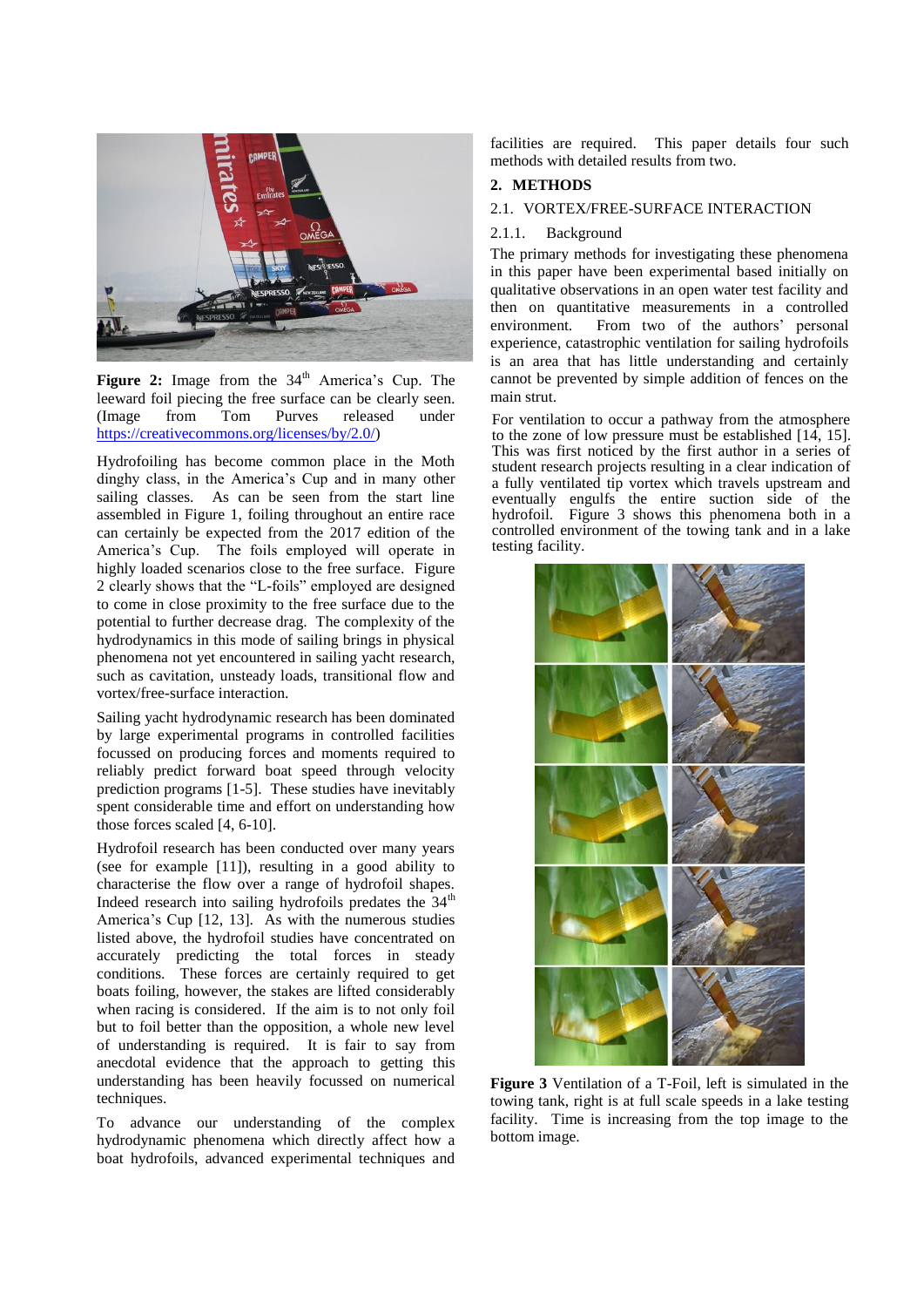#### 2.1.2. Experimental method

The next step in this investigation was to conduct detailed experiments on the motion of a fully ventilated vortex core. To achieve this an adaptation of Particle Image Velocimetry (PIV) has been performed [\[16\]](#page-5-5) such that results can be obtained on measurement planes which intersect the free surface. Analysis methods have been developed to identify vortex cores as they interact with the free surface. A carriage mounted dual cavity Nd:YAG laser with underwater sheet optics, and a sCMOS double shutter 16 bit camera (2560 x 2160 pixels), were used to capture 2D PIV data.

To increase accuracy images normal to the flow direction were captured using a PIV system with a free stream velocity of  $0.4 \text{ ms}^{-1}$ . To get these planes perpendicular to the vortex line a downstream camera was required, achieved with an inverted periscope arrangement shown in [Figure 4](#page-2-0) in addition to a fairing (not shown). This setup allows for the use of high quality optics with a high degree of easy access permitting high levels of control.



<span id="page-2-0"></span>**Figure 4.** Carriage mounted periscope (a) 3D view (b) Section view

Each data set consisted of 128 instantaneous velocity fields captured at a frequency of 15 Hz, using an interframe interval of 2.5 milliseconds. With these settings and a light sheet thickness of approximately 4 mm it was estimated that 75% of particles would remain within the light sheet for each image pair. A 200 mm high by 300 mm wide field of view was obtained.

### 2.2. LAMINAR/TURBULENT TRANSITION

# 2.2.1. Background

The use of laminar flow sections in aero- and hydrodynamics has been widespread over a number of years. However quantifying the amount of laminar flow experimentally is extremely difficult due to:

- "a hostile environment which can damage instrumentation and prohibits detailed boundary layer traversing;
- the limited access points of full scale vessels, it is rare to be able to insert probes;
- the impractical nature of thermal probe calibration because of temperature variation between a controlled calibration environment

and the naturally occurring experimental conditions; and

 the size and expense of full scale tests which precludes the conduct of a large number of tests."[\[17\]](#page-5-6)

The authors have developed a method which is applicable to a wide range of speeds and sufficiently robust to be installed in a number of full scale scenarios.

## 2.2.2. Post-processing

The analysis of the signal was conducted by a Kurtosis analysis as proposed by [\[17\]](#page-5-6). The response of a signal was defined as  $3/K$ , where K is the Kurtosis of the recorded signal. If laminar flow occurs *3/K* will be zero, as *K* for a flat signal is  $\infty$ , for an intermittent flow regime the unfiltered signal will achieve a maximum value of *3/K* of up to three due to the low frequency oscillation of a square wave oscillating between laminar and turbulent flow, while a fully turbulent signal will return unity for *3/K*. Subsequent to the applications of a high pass filter, the low frequency oscillations between laminar and turbulent flow regime are removed from the signal, and *3/K* can be interpreted as the laminar-turbulent intermittency. The high pass filter cut-off frequency was calculated to reduce the value of  $3/K$  to 0.5 at a position where a minimum of *K* occurred for the unfiltered signal, thereby removing the transitional oscillating component of the signal leaving just sections of laminar and sections of turbulent flow. A measure of intermittency can then be obtained by examining the filtered signal's movement from very high *K* to a value of 3.

The advantages of this method are that no amplitude thresholds, turbulent time scales, nor any calibration are required for distinguishing between signals correlating to a laminar, transitional, or turbulent flow regime. In this particular research, the high pass filter frequency was determined for each sensor location separately for a range of speeds. An increase in signal oscillation frequency with increasing speed was evident over the wide range of speeds tested for the variation between turbulent and laminar flow. As such the filter frequency was required to be scaled with speed. Strouhal number  $(St = f / (U L))$  was used to correlate flow velocity and filter frequency, where *f* is the filter frequency, *U* is the flow velocity, and *L* a linear length scale. Assuming a constant Strouhal number at each sensor, the high pass filter frequency scales linearly with speed (  $f_{\text{HPi}} = f_{\text{HPk}} \times U_i / U_k$ where  $i$  indicates the individual sensor and *k* the sensor for which the high pass filter frequency was determined. This procedure ensures a consistent removal of the transitional flow without removing the statistically significant flow regime oscillations. The baseline filter frequency was estimated as a function of location on the foil and angle of attack. This procedure provides a robust method across many test sessions at wide speed ranges.

To utilize results across multiple speeds in a statistically meaningful manner, a curve fitting procedure was conducted to obtain a continuous result for interpolating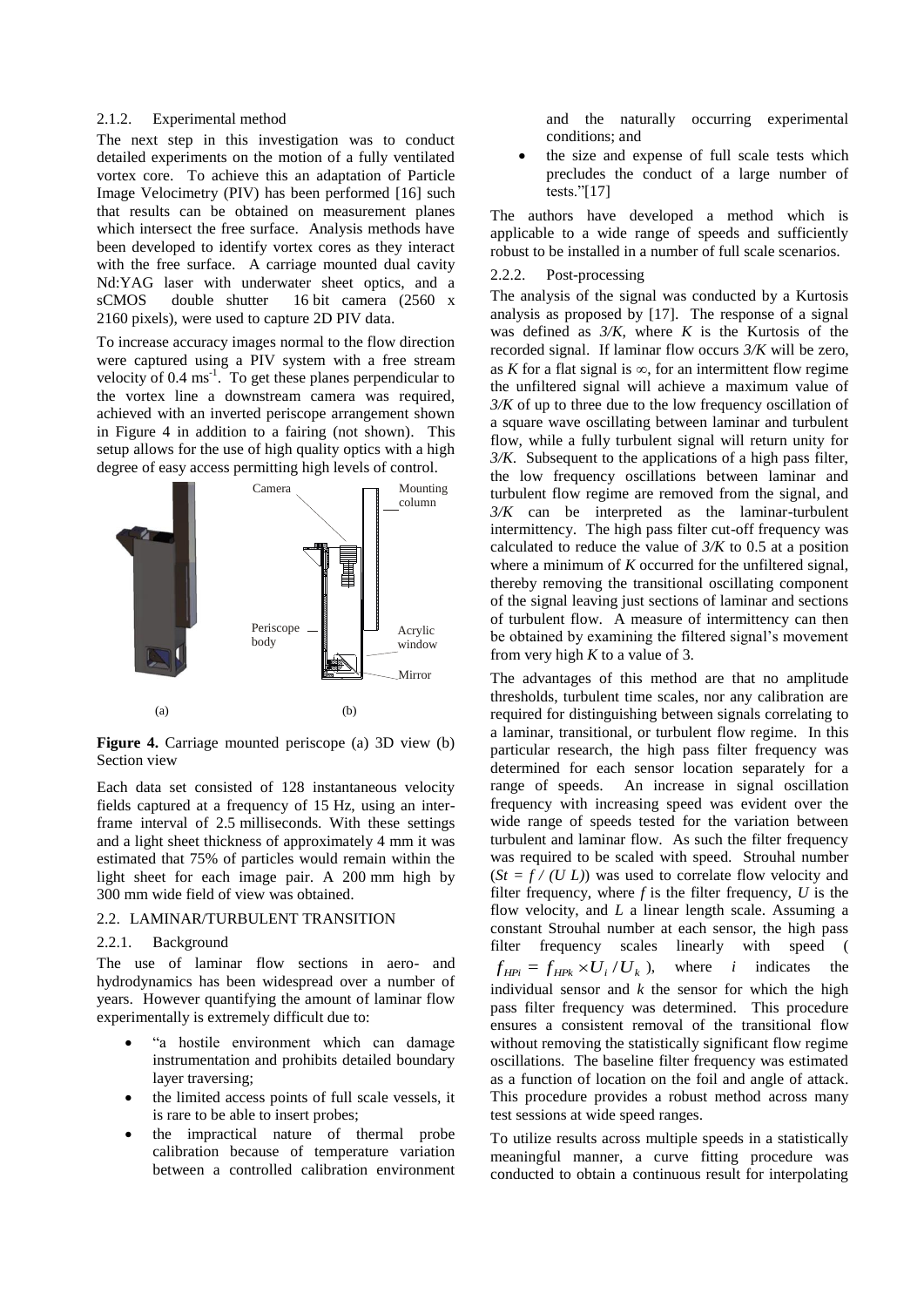and extrapolating the value of intermittency for speeds which have not been tested, or which have returned an invalid signal. The data was fitted to a hyperbolic tan function ranging from zero to unity:  $\gamma = 0.5 \tanh(aU + b) + 0.5$ , where *a* and *b* are the fitting coefficients and *U* the flow velocity in knots.

## 2.3. UNSTEADY MOTIONS

The unsteady motions of hydrofoil vessels are certainly key to them flying on their foils and staying on their foils. This can be studied numerically and experimentally. The combination of both is likely to produce true breakthrough.

Publication of such studies is quite rare and generally confined to student research projects such as a numerical study produced by one author's student in [\[18\]](#page-5-7). In this study a simplified dynamic mesh was used to show oscillatory motions of a foil free to heave only. In this study a relationship between dihedral angle and heave oscillations was established for the confined motions analysed.

Experimental studies are perhaps where many America's Cup teams have headed such as those described in [\[19\]](#page-5-8). In this study it seems that a scaled down version of a foiling catamaran was used to produce unsteady motions with a human in the loop physical simulation.

#### 2.4. CAVITATION

Modern numerical methods can certainly predict the onset of cavitation using a variety of methods. However, the complexity and the limiting factors of the assumptions required are shown by the most basic of 2D studies, see for example [\[20-22\]](#page-5-9). In these studies, the researchers have achieved very good agreement with experiments using very basic models on simplified geometries.

In contrast, experiments can encompass cavitation even up to the point of cavitation induced vibration [\[23\]](#page-5-10). Cavitation and its potential effects on high performance sailing hydrofoils is a prime example of an area that demands experimental methods to be employed to obtain meaningful results.

# **3. RESULTS**

In the following sections results are presented for the first two experimental methods detailed previously. Results from the Team NZ study for the  $34<sup>th</sup>$  America's Cup have not been made public. Results for the cavitation study are published in [\[23\]](#page-5-10).

#### 3.1. VORTEX TRACKING

Sample results for a surface piercing flat plate (a lifting surface) are presented in **[Figure 5](#page-3-0)**. In these presentations velocity fields have been displayed 100 mm upstream of the trailing edge and 100 mm downstream of the trailing edge. These measurements have been obtained using the methods detailed in [\[16\]](#page-5-5).

From **[Figure 5](#page-3-0)**, the velocity fields clearly show the movement of the large vortex structure enabling the qualitative prediction of ventilation to proceed. Of particular note is the high velocity region (and hence low pressure region) on the top side of the vortex.



<span id="page-3-0"></span>**Figure 5** PIV obtained velocity fields from [\[16\]](#page-5-5), showing the 2-D disturbance at the lifting surface 100 mm forward of the trailing edge (top image), and the disturbance 100 mm downstream of the trailing edge (bottom image).



<span id="page-3-1"></span>**Figure 6** Intermittency for a range of speeds on the pressure side (when under +ve angle of attack) at a specific chordwise location. Data has been excluded where the Gaussian nature of the distribution has been corrupted by the digitisation process.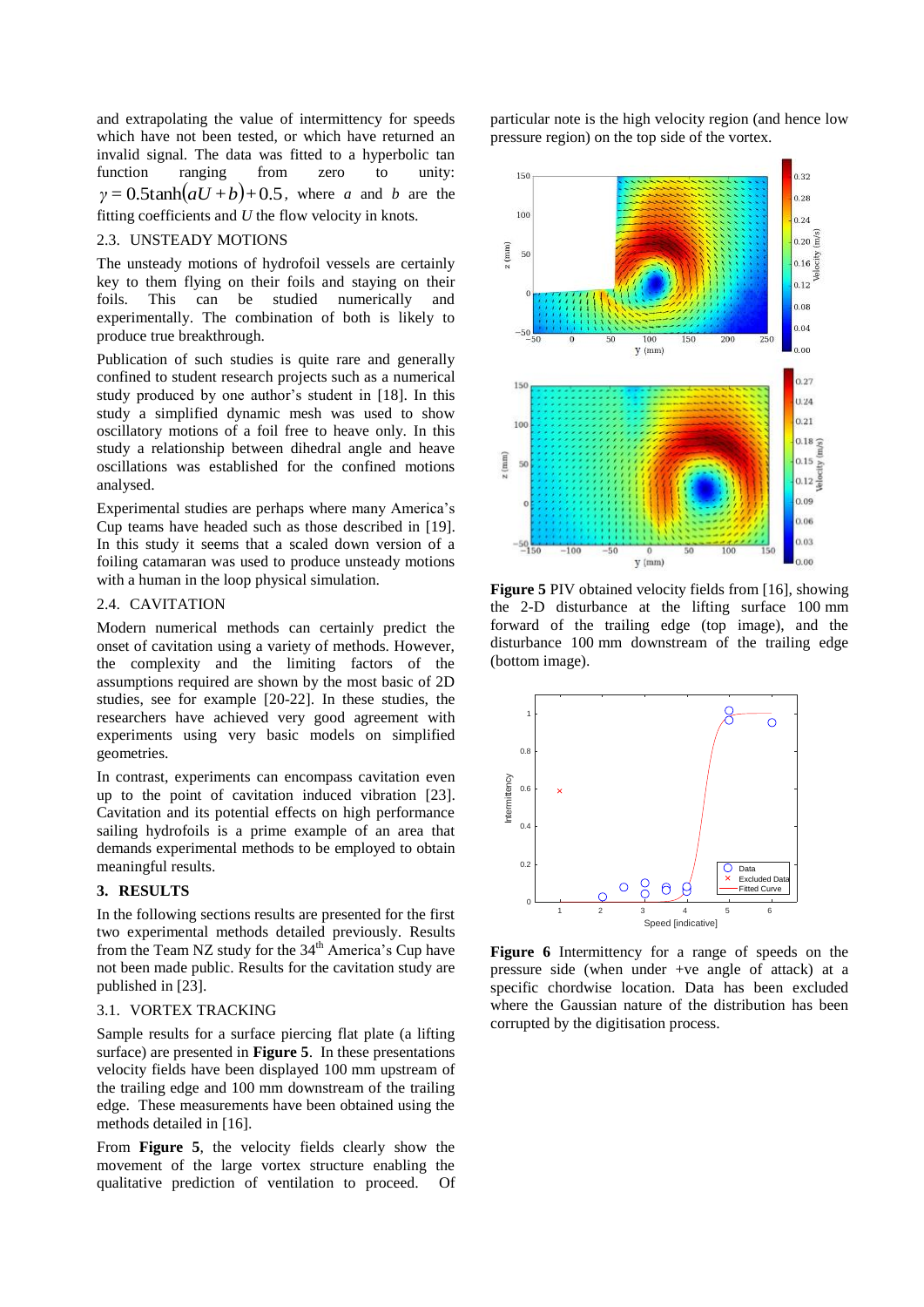

<span id="page-4-3"></span>**Figure 7** Intermittency for a range of speeds on the suction side (when under +ve angle of attack) at the same chordwise location as for Figure 6.

### 3.2. INTERMITTENCY

Sample results for a specific foil are shown in Figures 6 and 7. In these presentations the horizontal axis is the indicative full scale speed and the vertical axis is the intermittency. The results are shown for the pressure side (**[Figure 6](#page-3-1)**) and the suction side (**[Figure 7](#page-4-3)**) at the same chordwise location.

From **[Figure 6](#page-3-1)** it can be concluded that the pressure side location is able to maintain laminar flow at a higher speed than the suction side (**[Figure 7](#page-4-3)**), and has a slightly more gradual transition speed zone. This is in agreement with previous results [\[17\]](#page-5-6) and shows for this case that the method has been successfully applied across the variation in vessel and operating conditions.

Such detailed experimentally based measurements are a critical design input. These results have been used to calibrate numerical models and provide instant design information.

## **4. CONCLUSIONS**

The accurate analysis of sailing yacht dynamics requires analysis of a wide variety of boundary conditions and degrees of freedom [\[1\]](#page-4-0). The advent of hydrofoils has required this complexity to grow as dynamic heave and pitch have become critical. The complexity in such elements has necessitated a reliance on experimental research in the past, and in the future it will be the combination of experimental and computational efforts that will solve the pertinent problems of the industry.

In this paper we have demonstrated this through exploring four big questions. Those of tip ventilation, flow regime, vertical stability and cavitation induced vibration. To provide solutions to these areas, advanced experimental methods are being used to quantify:

- o tip vortex motions;
- o laminar/turbulent transition;
- o hydrofoil stability; and
- o cavitation and fluid structure interaction.

Two of the experimental methods focused on tip vortex tracking and flow regime measurements have been detailed further showing that useful design information can be obtained.

## **ACKNOWLEDGEMENTS**

The authors would like to thank the Ship Hydrodynamics facilities of the Australian Maritime College, University of Tasmania and Artemis Racing for significant support in conducting experimental work and scoping future studies.

#### **REFERENCES**

<span id="page-4-0"></span>1. LARSSON, L., 'Scientific methods in yacht design', *Annual Review of Fluid Mechanics*, **22**(1): p. 349-385, 1990.

2. MILGRAM, J.H., 'Fluid mechanics for sailing vessel design', *Annual Review of Fluid Mechanics*, **30**(1): p. 613-653, 1998.

3. DEBORD JR, F.W., 'Review of the Current State-of-The-Art for Sailing Yacht Model Tests and Future Challenges Facing Testing Facilities', *Advances in Yacht Testing Technique. ITTC*, **87**, 1987.

<span id="page-4-1"></span>4. HUTCHISON, C., BINNS, J., DUFFY, J., & BRANDNER, P., 'Model Testing-What is the point? A review of yacht testing and the implications for yacht designers', in *The 4th International High Performance Yacht Design Conference*, 2012.

5. DEBORD, F., KIRKMAN, K., & SAVITSKY, D., 'The evolving role of the towing tank for grand prix sailing yacht design', in *27th ATTC Conference*, 2004.

<span id="page-4-2"></span>6. KIRKMAN, K.L. & PEDRICK, D.R., 'Scale effects in sailing yacht hydrodynamic testing', *Society of Naval Architects and Marine Engineers Annual Meeting*, 1974.

7. DEBORD, F. & TEETERS, J., 'Accuracy, test planning and quality control in sailing yacht performance model testing', in *Proceedings of the 1990 New England Sailing Yacht Symposium, The New England Section of The Society of Naval Architects and Marine Engineers*. New London, Connecticut, USA, 1990.

8. DEBORD, F., DOVELL, A., & EDWARDS, R., 'Extrapolation of sailing yacht model data to full scale', *Marine Technology Society, Houston*, 1985.

9. BINNS, J.R., KLAKA, K., & DOVELL, A., 'Hullappendage interaction of a sailing yacht, investigated with wave cut techniques', in *The 13th Chesapeake Sailing Yacht Symposium*. Annapolis, USA: SNAME, 1997.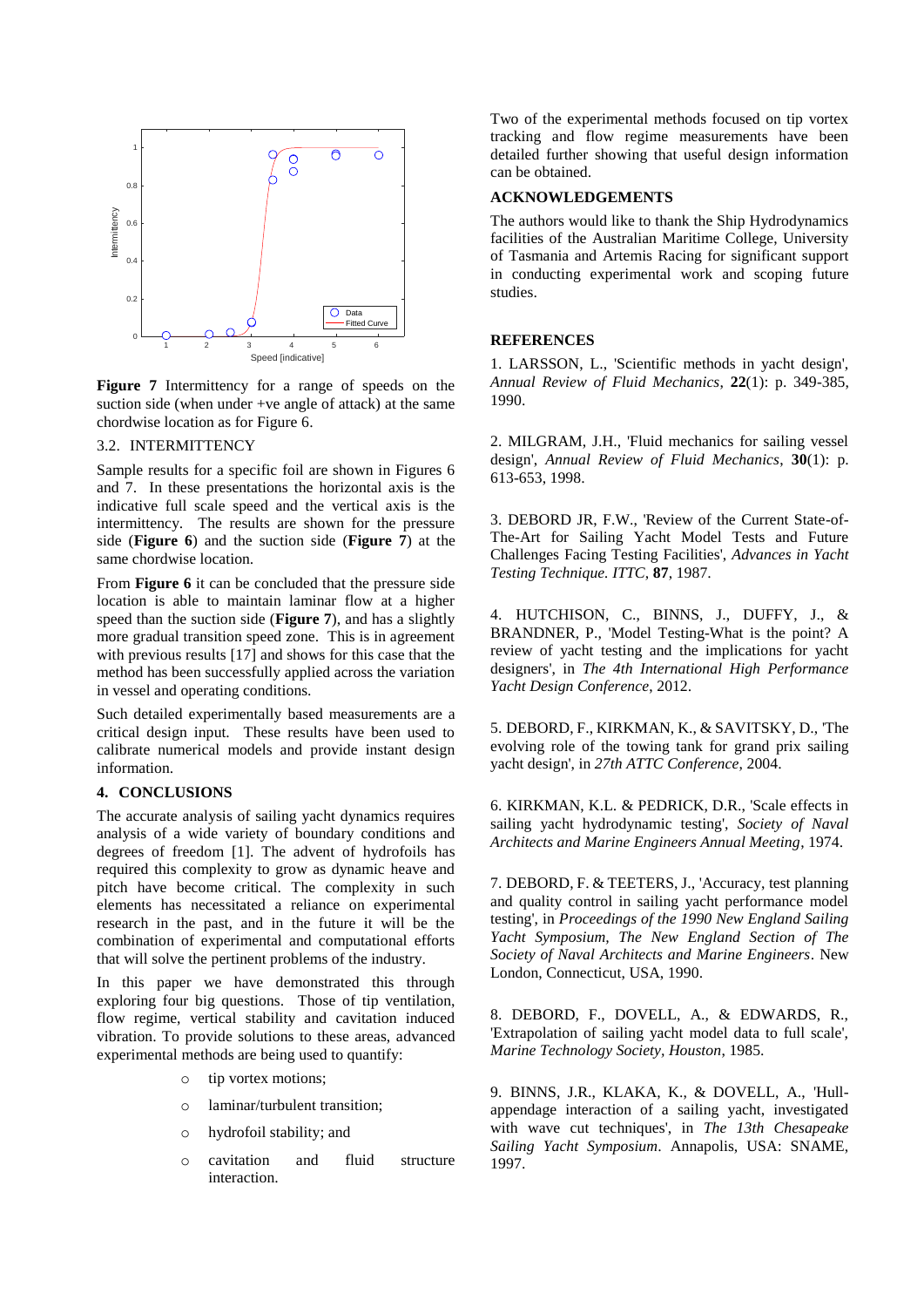10. HUTCHISON, C., 'The use of hot-films to characterise flow regimes on a sailing yacht hullguidance for scaling': University of Tasmania, thesis submitted for the degree of supervised by 2014.

<span id="page-5-0"></span>11. WADLIN, K.L., SHUFORD JR, C.L., & MCGEHEE, J.R., 'Report 1232:"A theoretical an experimental investigation of the lift and drag characters of hydrofoils at subcritical and supercritical speed." 1952', *NACA RM L52D23a*.

<span id="page-5-1"></span>12. BOSE, N., 'Model tests for a wind-propelled hydrofoil trimaran', *High-Speed Surface Craft*, **20**: p. 28- 32, 1981.

<span id="page-5-2"></span>13. BINNS, J.R., BRANDNER, P.A., & PLOUHINEC, J., 'The effect of heel angle and free-surface proximity on the performance and strut wake of a moth sailing dinghy rudder t-foil', in *The 3rd High Performance Yacht Design Conference*. Auckland, NZ: RINA, 2008.

<span id="page-5-3"></span>14. SWALES, P., WRIGHT, A., MCGREGOR, R., & ROTHBLUM, R., 'The mechanism of ventilation inception on surface piercing foils', *Journal of Mechanical Engineering Science*, **16**(1): p. 18-24, 1974.

<span id="page-5-4"></span>15. BARDEN, T. & BINNS, J., 'On the road to establishing ventilation probability for Moth sailing dinghies', in *18th Australasian Fluid Mechanics Conference*, 2012.

<span id="page-5-5"></span>16. BRIGGS, A.A., FLEMING, A., OJEDA, R., & BINNS, J., 'Tracking the Vortex Core From a Surface-Piercing Foil by Particle Image Velocimetry (PIV) Using Fluorescing Particles', in *19th Australasian Fluid Mechanics Conference*. Melbourne, Australia: Australian Fluid Mechanics Society, 2014.

<span id="page-5-6"></span>17. BINNS, J., ALBINA, F., & BURNS, I., 'Looking for ''laminars": measuring intermittency on the America's Cup race course', *Experimental Thermal and Fluid Science*, **33**(5): p. 865-874, 2009.

<span id="page-5-7"></span>18. IM, D., 'Optimising Dihedral Hydro foil "Investigation into the stability of dihedral hydrofoils"', in *Australian Maritime College*. Launceston, Australia: University of Tasmania, thesis submitted for the degree of Master of Engineering, supervised by A/Prof Jonathan Binns 2015.

<span id="page-5-8"></span>19. WILKINS, I., 'Waka', in *Seahorse International Sailing*. Fairmead Ciommunications Ltd: UK. p. 9-11, 2013.

<span id="page-5-9"></span>20. TAHER, A., KANFOUDI, H., ENNOURI, M., & ZGOLLI, R., 'Numerical Study of Unsteady Cavitating Flows around a Hydrofoil', *Journal of Applied Fluid Mechanics*, **10**(1), 2017.

21. BENXU, Y., LI, X., ZUCHAO, Z., LI, Y., & YUCHENG, J., 'Numerical study of unsteady cavitation on 2D NACA66 hydrofoil using OpenFOAM', in *2nd International Symposium of Cavitation and Multiphase Flow*: Zhenjiang, China, 2016.

22. PEARCE, B., BRANDNER, P., & BINNS, J., 'A numerical investigation of the viscous 2-D cavitating flow over a wall-mounted fence', in *17th Australasian Fluid Mechanics Conference*, 2010.

<span id="page-5-10"></span>23. SMITH, S., PEARCE, B., BRANDNER, P., CLARKE, D., MOREAU, D., & XUE, Y., 'Steady and unsteady loads acting on a hydrofoil immersed in a turbulent boundary layer', in *20th Australasian Fluid Mechanics Conference (AFMC)*, 2016.

## AUTHORS BIOGRAPHY

**A/ Professor Jonathan Richard Binns**, Associate Dean Research, Australian Maritime College; Director, ARC Research Training Centre for Naval Design and Manufacturing, University Of Tasmania. Jonathan **Binns** has trained and worked as a design and research engineer specialising in analysis of fluid mechanics by theoretical and experimental means. His primary expertise is in a variety of model and full scale experiments as well as potential flow and finite volume flow predictions. Jonathan has experience in hydrodynamic and structural design, research, development and simulation of marine craft.

**Mr Alexander Ashworth Briggs** is a PhD candidate at the Australian Maritime College, University of Tasmania. His investigations of hydrofoil wing tip ventilation have involved full scale high speed testing at the Davidson Laboratory of the Stevens Institute and particle image velocimetry from the moving carriage of the Australian Maritime College towing tank.

**Dr Alan Fleming** is a post-doctoral research fellow at the University of Tasmania focussing his research on Ocean Waves for Marine Renewable Energy. Alan has experience with experimental analysis in hydraulic flumes and wave basins including application of imaging techniques such as videogrammetry and particle imaging velocimetry to quantify water particle displacement and velocity.

**Dr Jonathan Duffy** holds the current positions of Deputy Director (Research) and Senior Lecturer (National Centre for Maritime Engineering and Hydrodynamics) at the Australian Maritime College, a specialist institute of the University of Tasmania. He has 20 years of experience performing model scale maritime hydrodynamic experiments.